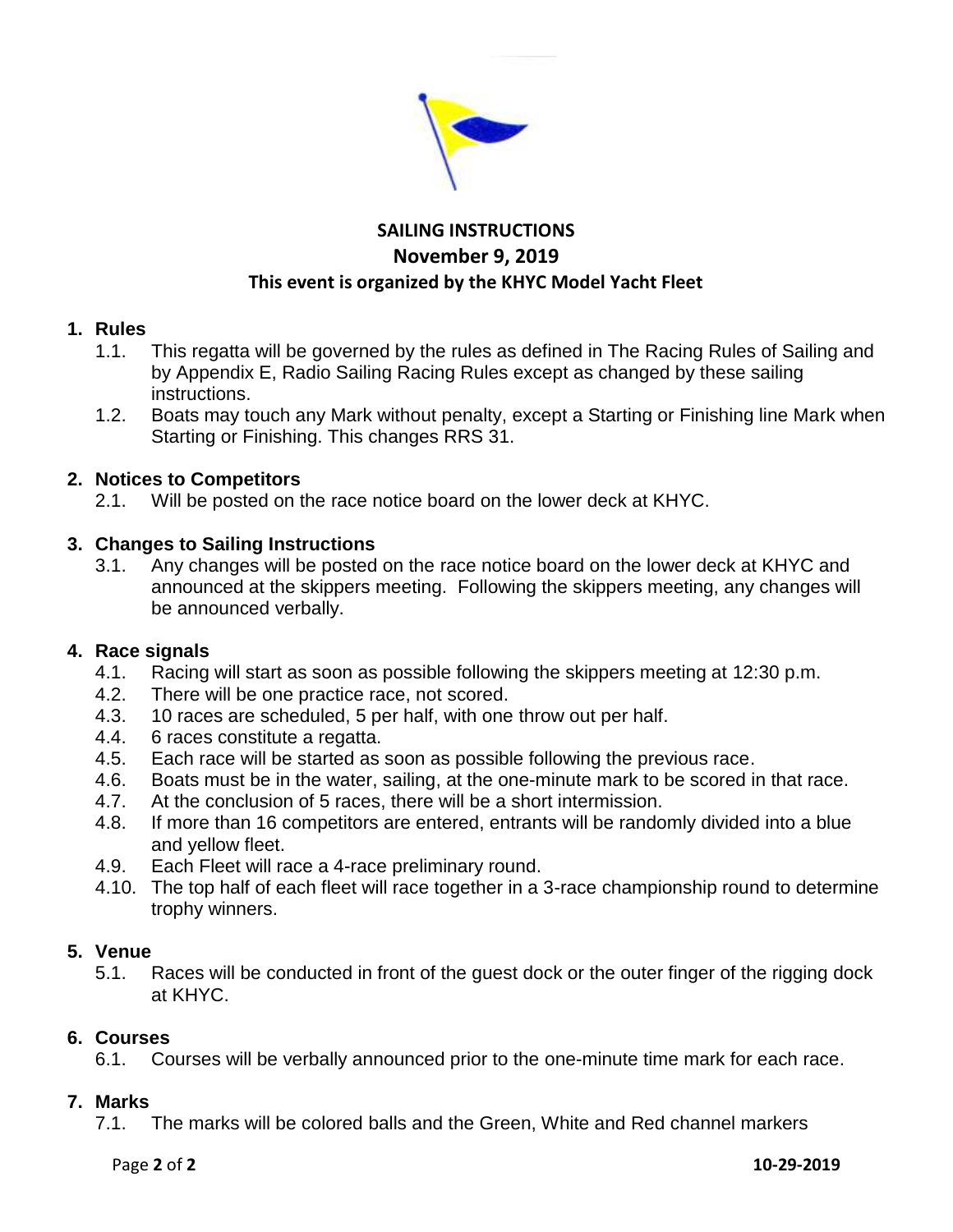located in front of the KHYC.

- 7.2. The weather mark will include an offset mark.
- 7.3. Both weather mark and the offset mark must be rounded to port.
- 7.4. Leeward mark may be a gate.
- 7.5. When rounding the gate marks, boats shall sail between the gate marks from the direction of the previous mark and round either gate mark.
- 7.6. In the event that one of the gate marks is missing, boats shall round the remaining mark to port.

#### **8. The Start**

- 8.1. The start sequence will be a 2-minute audio sequence this changes RRS E3.4.
- 8.2. The start line will be between 2 marks so designated.
- 8.3. The start line is not restricted.

## **9. The Finish**

- 9.1. The finish line will be the same as the starting line for downwind finishes.
- 9.2. Upwind finishes will be between a buoy and the R/C flag on shore.
- 9.3. Competitors without sail numbers are required to announce their name when they finish.
- 9.4. The Finish line is not restricted.

# **10.Penalty System**

- 10.1. The race committee will attempt to call boats OCS. Boats that are OCS and not announced are still required to restart properly.
- 10.2. Failure of the Race Committee to identify an OCS boat or the timing of an OCS call, or the failure of a boat to hear an OCS call shall not be grounds for redress under Rule 62.1a. this changes RRS 60.1b.
- 10.3. Boats that violate any section of Part 2 (When Boats Meet) of The Racing Rules may exonerate themselves by doing one penalty turn including one tack and one gybe.
- 10.4. Competitors committing multiple fouls at the same time require only one penalty turn for exoneration
- 10.5. A competitor that feels his/her boat has been fouled by another boat is encouraged to call out the sail number of the offending boat and request they do a penalty turn.

#### **11.Protests and Requests for Redress**

- 11.1. Protest forms are available from the Organizing Authority.
- 11.2. Protests must be filed with the Organizing Authority within 30 minutes of the conclusion of the last race.
- 11.3. There will be a \$20.00 filing fee for each protest heard.

#### **12.Scoring**

12.1. Appendix "A" low point scoring system shall apply.

#### **13.Trophies**

13.1. Trophies will be awarded following the racing upstairs in the KHYC bar.

# **14.Disclaimer of Liability**

14.1. Competitors participate in the regatta entirely at their own risk. See RRS 4, Decision to Race. The organizing authority will not accept any liability for material damage, personal injury or death sustained in conjunction with or prior to, during, or after the regatta.